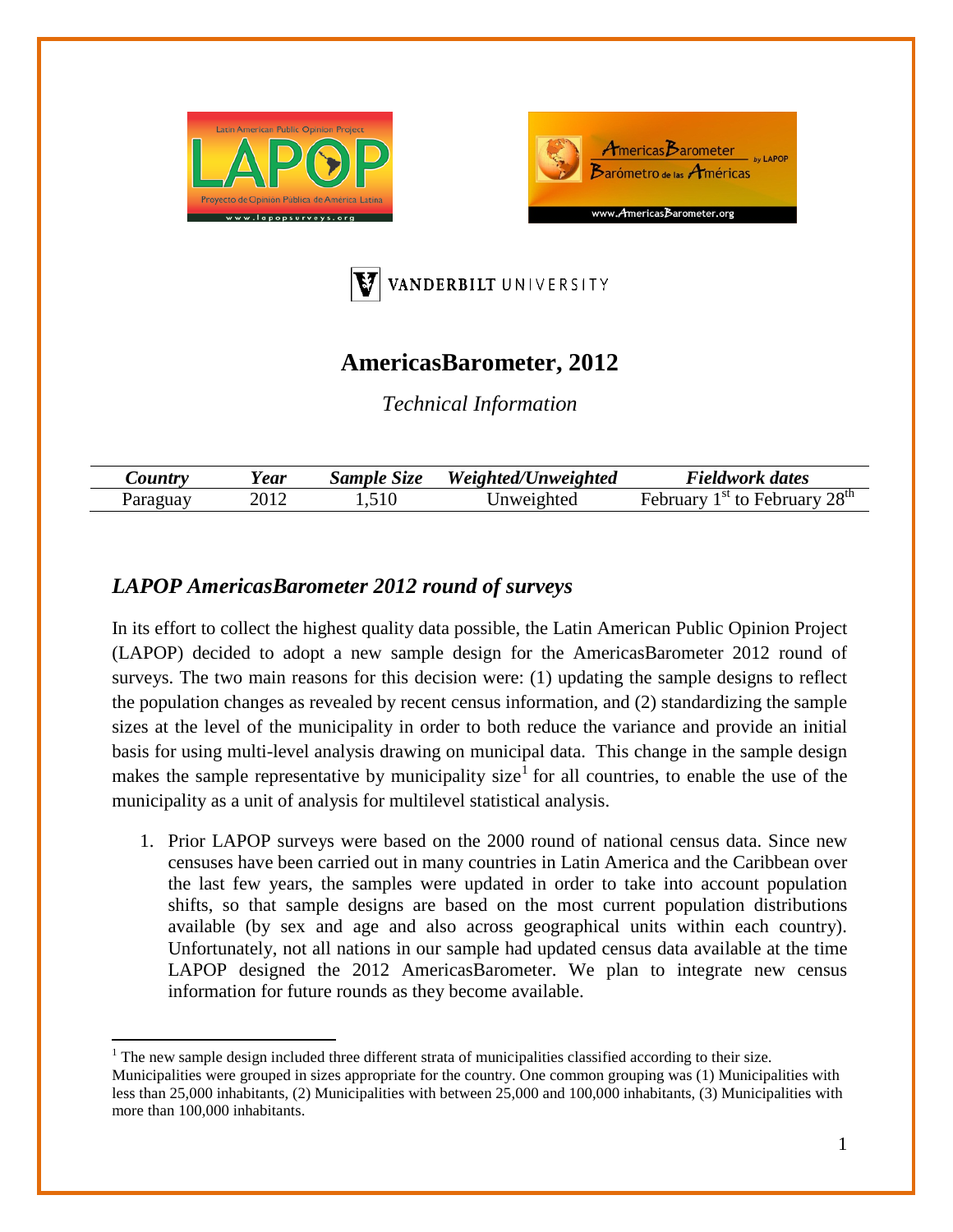2. With the objective of making it possible to perform subnational multi-level analyses and therefore assess the impact of both contextual and individual level characteristics at the subnational level, LAPOP adopted a new strategy for designing survey samples that allocate a somewhat larger number of cases to smaller municipalities within each country. Recent studies have demonstrated the importance of considering both the effects of municipal as well as regional characteristics on citizens' attitudes and behaviors; however, multilevel analyses are only feasible if a reasonable number of interviews are carried out in each municipality, and if those interviews are reasonably well distributed throughout each municipality. Prior LAPOP samples were  $PPS<sup>2</sup>$  $PPS<sup>2</sup>$  $PPS<sup>2</sup>$  adjusted to the municipal level, but this meant that some municipalities had a very small number of interviews, while others were quite large. A single large municipality, e.g., the capital of the country, could have drawn a very larger number of interviews. For the 2012 round, we continued to use PPS in the selection of the municipalities themselves, but established a target minimum sample size for each municipality of 12 respondents for larger countries and 24 respondents in smaller countries, in both cases divided into clusters of six respondents each. The clusters were distributed in direct proportion to the urban/rural breakdown of a given municipality<sup>[3](#page-1-0)</sup>. Thus, by increasing the number of interviews per municipality in the smallest municipalities, LAPOP seeks to facilitate investigating subnational patterns using multilevel modeling techniques. For the larger municipalities, we also retained the PPS approach, but would often subdivide the large cities into districts (or equivalent units) whenever possible so that a large city might have 4 or even 6 PSUs. Our rationale there was to treat the district as a unit for the purposes of calculating the intra-class correlations (rho statistic). The largest gains from this new sample design will come in subsequent rounds of surveys, as aggregated data across time will provide users with larger municipal sample sizes. The 2012 round established the basis for collecting useful data at the municipal level that can be merged with future round of surveys using the same sample design.

Simulations were carried out using the 2010 data set in order to determine the impact of revising the sample designs. Those simulations demonstrated the efficacy of the new design proposal, but required some modification for the largest countries in the sample. At the same time, the 2012 round sample design continue to utilize the very same strata as in prior years in order to maintain the reporting continuity of prior studies.

The remaining pages of this technical note describe the sample design of the Paraguayn AmericasBarometer 2012 survey.

<sup>2</sup> Probability Proportional to Size

<span id="page-1-0"></span> $3$  It should be noted that in some countries particular circumstances forced some deviation from this norm of 12 and 24 respondents per municipality. Users of the database should examine the variable PSU included in the UNWEIGHTED dataset to find sample sizes per municipality (or subunits of municipalities when the population size of the municipality was very large).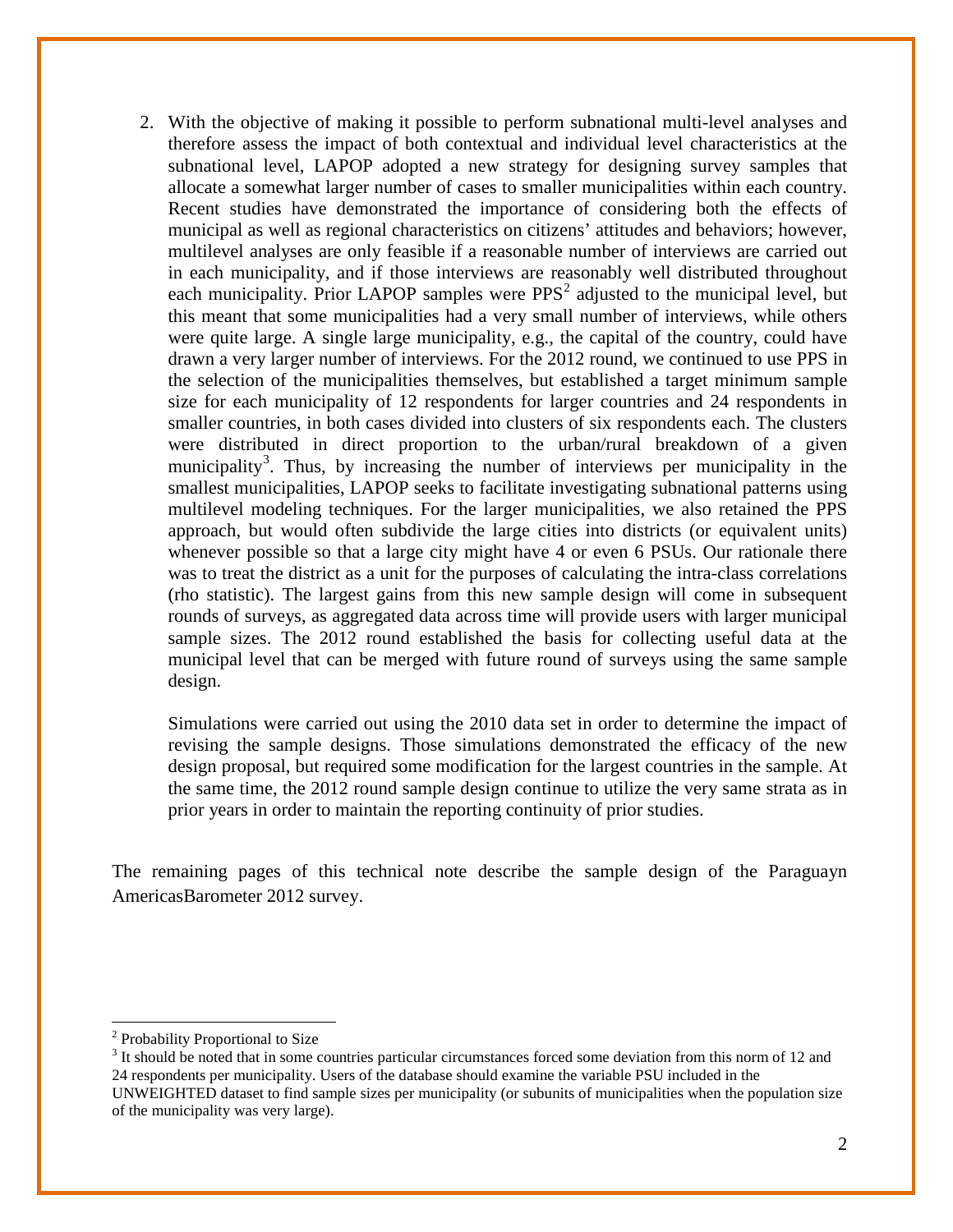## *Paraguay 2012 AmericasBarometer Round*

This survey was carried out between February  $1<sup>st</sup>$  and February  $28<sup>th</sup>$  of 2012, as part of the LAPOP AmericasBarometer 2012 wave of surveys. It is a follow-up of the national surveys of 2006, 2008, and 2010 carried out by the LAPOP. The 2012 survey was conducted by Vanderbilt University with the field work being carried out by Centro de Información y Recursos para el Desarrollo (CIRD). The 2012 AmericasBarometer received generous support from many sources, including USAID, UNDP, IADB, Vanderbilt U., Princeton U., Université Laval, U. of Notre Dame, among others.

The project used a national probability sample design of voting-age adults, with a total N of 1,510 people. It involved face-to-face interviews conducted in Spanish. The survey used a complex sample design, taking into account stratification and clustering.

The sample was developed using a multi-stage probability design (with quotas at the household level) and was stratified in two strata representing the six main geographical regions: Asunción, North, Center, East, South and Central Department. Each stratum was further sub-stratified by size of municipality<sup>[4](#page-1-0)</sup> and by urban and rural areas within municipalities. Respondents were selected in clusters of 6 interviews in urban and rural areas.

The sample consists of 57 primary sampling. A total of 1,176 respondents were surveyed in urban areas and 384 in rural areas. The estimated margin of error for the survey is  $\pm 2.5$ .

Table 1 shows the unweighted sample size in each of the six regions (strata).

| <b>Strata</b>               | <b>Unweighted Sample Size</b> |
|-----------------------------|-------------------------------|
| $\alpha$ Capital – Asunción | 143                           |
| Central (Department)        | 384                           |
| North                       | 216                           |
| Center                      | 360                           |
| East                        | 192                           |
| South                       | 215                           |
| <b>Total</b>                | 1,510                         |

**Table 1: Sample sizes by Strata in the 2012 AmericasBarometer Survey in Paraguay**

Quotas for gender and age were adopted since multiple recalls in a national sample such as this

<sup>4</sup> The new sample design included three different strata of municipalities classified according to their size. Municipalities were grouped in sizes as follow: (1) Small municipalities with less than 25,000 inhabitants, (2) Medium-sized municipalities with between 25,000 and 100,000 inhabitants, (3) Large municipalities with more than 100,000 inhabitants.